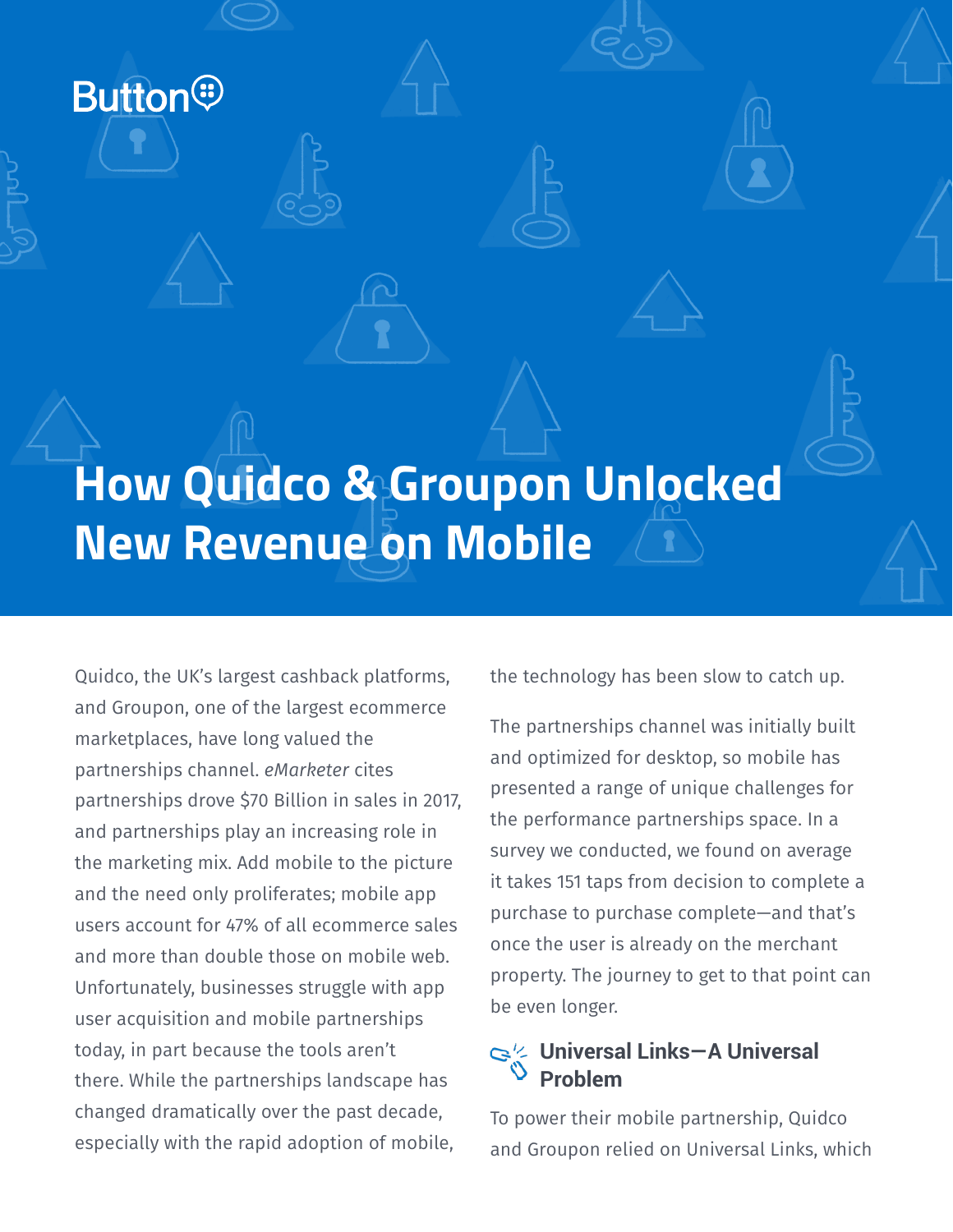are any links that, when tapped, should take the user directly to the app. However, Universal Links can be unpredictable and don't fully understand each unique user; oftentimes a user will have an app installed yet still be sent by a Universal Link to a mobile web page, or worse an install sheet on mobile web encouraging an app download.

Additionally, when a user is sent to an app there are two options in the top right corner, one allowing you to go the mobile website instead. If a user hits this button once, any time they tap a Universal Link in the future they will be sent to the app store and required to tap "open" instead of being deeplinked. Overall, the user experience is poor, resulting in low conversion rates, even lower return rates, and a negative connotation with the associated brands. Worst of all, Quidco and Groupon were leaving revenue on the table.

# **Enabling A Better User Experience**

In October 2016, Quidco and Groupon upgraded from Universal Links and launched their partnership in the Button Marketplace. Button's enhanced links rely somewhat on scheme based links, which are app first in nature. This is fundamentally different than Universal Links which are designed to open within a browser, but may (but not always) be picked up by the OS and opened within the app if the app is installed. On their own, scheme based links aren't perfect—they don't always have graceful fallback mechanisms if the app isn't installed (i.e. it could trigger an error, or just nothing happens at all). Luckily, the Button SDK steps in and:

- **1.** Allows us a fallback if the app is not installed, which means we can use scheme based links without fear of an error if the app isn't installed
- **2.** Turns Universal Links into "app first" links by targeting the app directly, making them behave like scheme based

Based on these technical facts Groupon, Quidco, and Button believed that Button links would far outperform Universal Links and unlock new revenue.

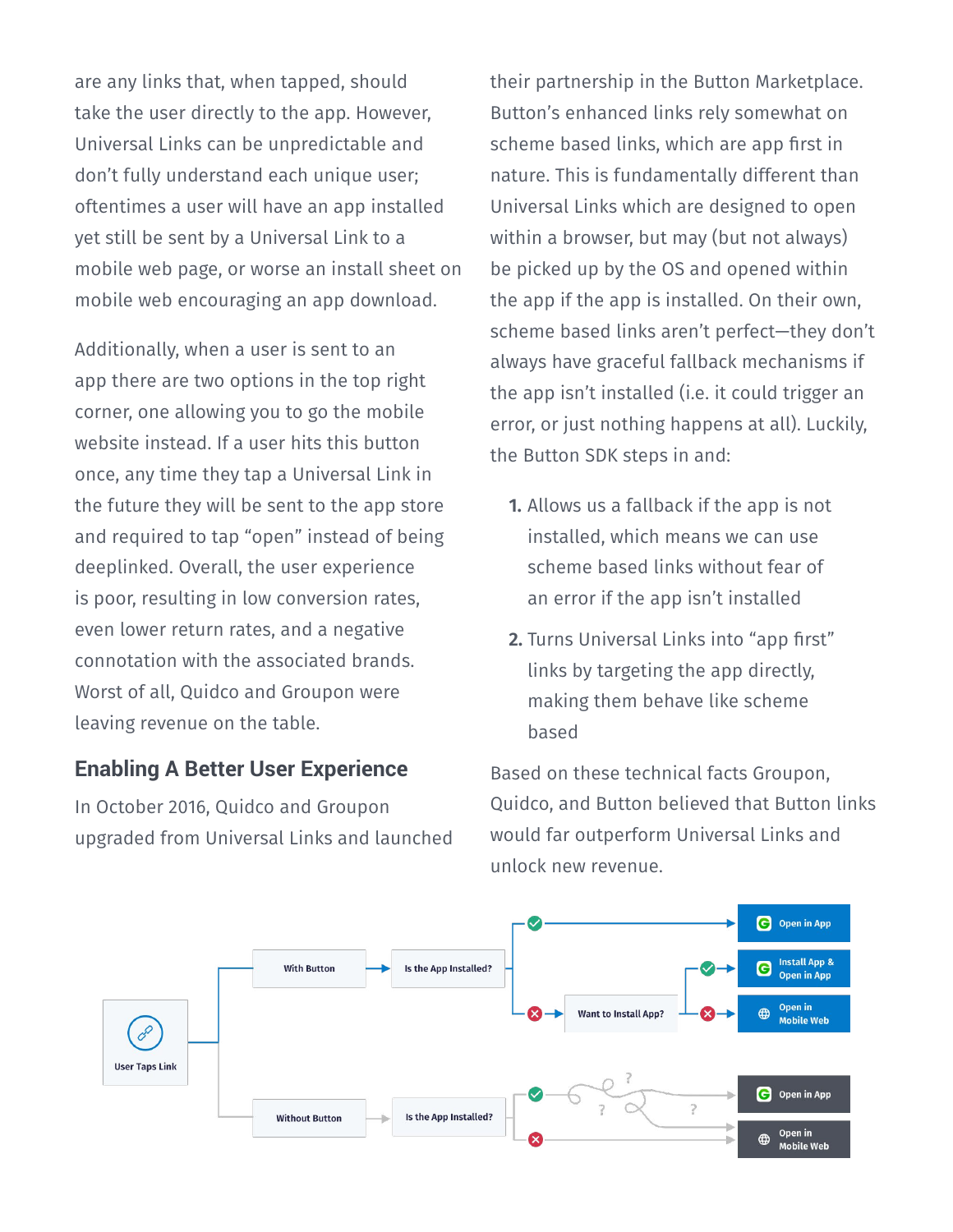*"Button sits at the moment of purchase intent, and when a user installs an app through they show a peak conversion rate. Button is the only service that focuses on app user acquisition from the partnerships channel (and gets it right)!"* 

-Chris Howarth, Chairman, Quidco

#### **Unlocking New Revenue**

Button has a sophisticated experimentation framework that enabled Button and Groupon to conduct tests on nearly every permutation of the mobile user flow, including our patented AttendInstall. In this case, we compared our dynamic link routing (Button Optimized Flow) and attribution services versus the standard link flow that thread together many pre-existing partnerships (Standard Link Flow).

We leveraged our A/B testing framework to validate that AddendInstall and Button has a sizable impact across the most important metrics:

- **Conversion Rate** = Total Orders/ Total Taps
- **Unique Conversion Rate** = Unique Users who Purchase / Unique Users who Tap
- **GMS per Tap** = Total GMS / Total Taps

• **GMS per Tapper** = Total GMS / Unique Users who Tap

We took a scientific approach to the design of the user groups, ensuring that we could achieve results that were reproducible and reliable:

- Test groups are randomly generated by Button's proprietary testing framework
- User behavior is tracked through a persistent hash of Button's unique session identifier
- Verified statistical significance

And the results spoke for themselves



Across the board, Groupon is projected to realize millions in revenue through a Button optimized partnership in 2018.